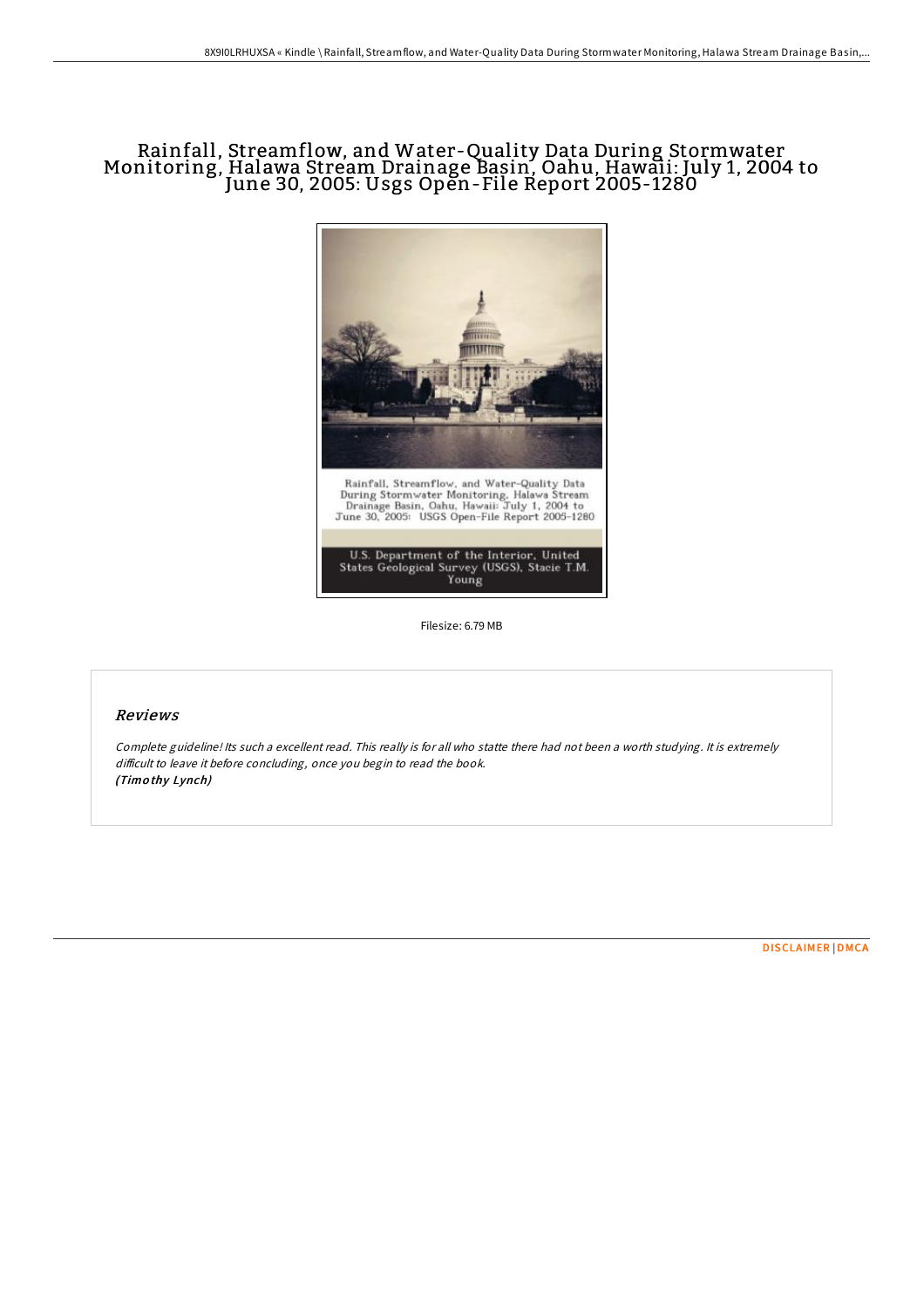#### RAINFALL, STREAMFLOW, AND WATER-QUALITY DATA DURING STORMWATER MONITORING, HALAWA STREAM DRAINAGE BASIN, OAHU, HAWAII: JULY 1, 2004 TO JUNE 30, 2005: USGS OPEN-FILE REPORT 2005-1280



Bibliogov, United States, 2013. Paperback. Book Condition: New. 246 x 189 mm. Language: English . Brand New Book \*\*\*\*\* Print on Demand \*\*\*\*\*.Storm runoff water-quality samples were collected as part of the State of Hawaii Department of Transportation Stormwater Monitoring Program. This program is designed to assess the effects of highway runoff and urban runoff on Halawa Stream. For this program, rainfall data were collected at two stations, continuous streamflow data at two stations, and water-quality data at five stations, which include the two continuous streamflow stations. This report summarizes rainfall, streamflow, and water-quality data collected between July 1, 2004 and June 30, 2005. A total of 15 samples was collected over three storms during July 1, 2004 to June 30, 2005. In general, an attempt was made to collect grab samples nearly simultaneously at all five stations and flow-weighted time-composite samples at the three stations equipped with automatic samplers. However, all three storms were partially sampled because either not all stations were sampled or not all composite samples were collected. Samples were analyzed for total suspended solids, total dissolved solids, nutrients, chemical oxygen demand, and selected trace metals (cadmium, chromium, copper, lead, nickel, and zinc). Chromium and nickel were added to the analysis starting October 1, 2004. Grab samples were additionally analyzed for oil and grease, total petroleum hydrocarbons, fecal coliform, and biological oxygen demand. Quality-assurance/quality-control samples were also collected during storms and during routine maintenance to verify analytical procedures and check the effectiveness of equipment-cleaning procedures.

 $\Box$ Read Rainfall, [Streamflo](http://almighty24.tech/rainfall-streamflow-and-water-quality-data-durin.html)w, and Water-Quality Data During Stormwater Monitoring, Halawa Stream Drainage Basin, Oahu, Hawaii: July 1, 2004 to June 30, 2005: Usgs Open-File Report 2005-1280 Online B Download PDF Rainfall, [Streamflo](http://almighty24.tech/rainfall-streamflow-and-water-quality-data-durin.html)w, and Water-Quality Data During Stormwater Monitoring, Halawa Stream Drainage Basin, Oahu, Hawaii: July 1, 2004 to June 30, 2005: Usgs Open-File Report 2005-1280